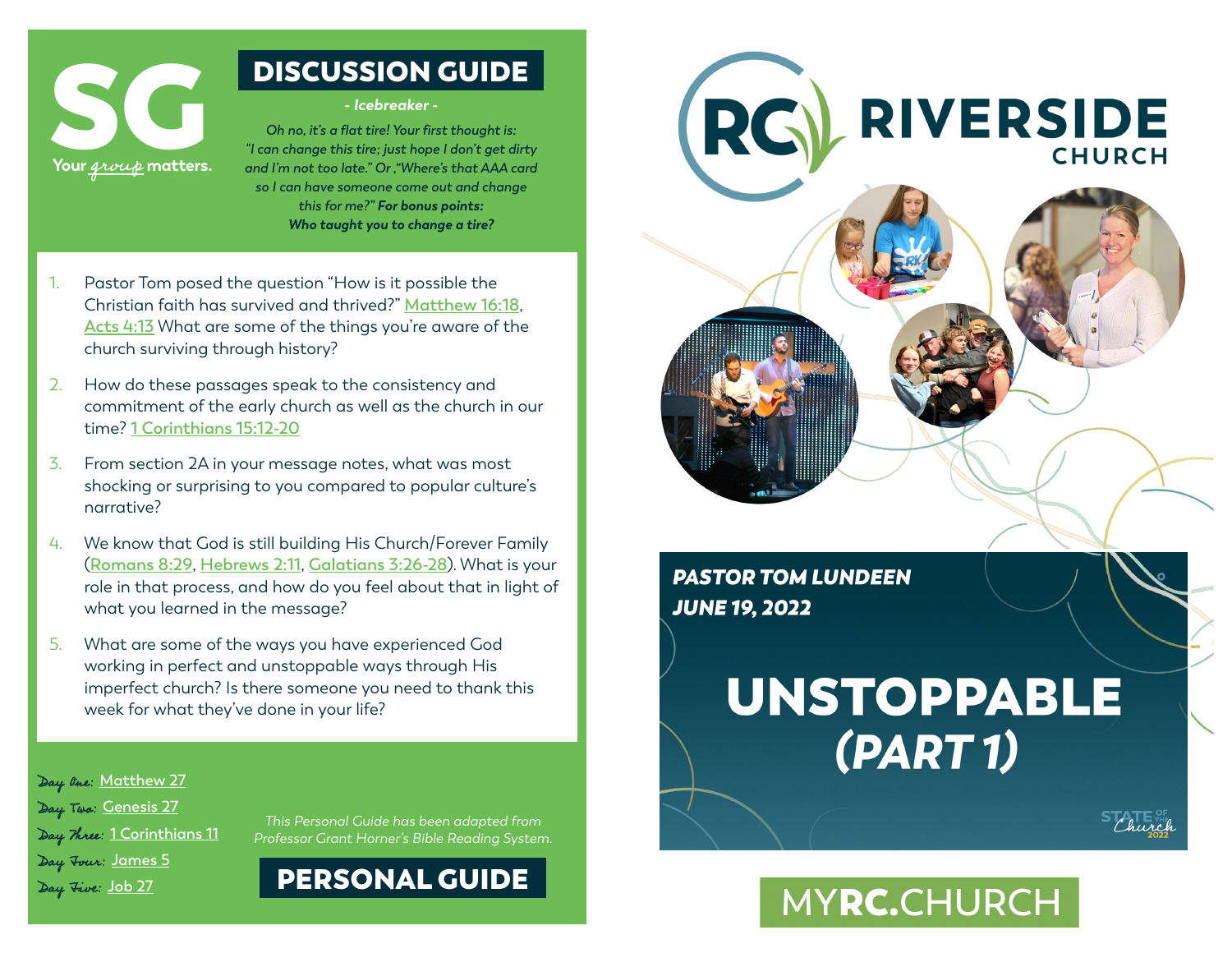# **UNSTOPPARLE**

# " UNSTOPPABLE - Part 1"

Pastor Tom Lundeen

## **MESSAGE NOTES**

#### Note **[Matthew 16:18b](https://www.bible.com/en-GB/bible/70/MAT.16.GW)**

There is no human reason why 2,000 years later, not only does the Christian faith \_\_\_\_\_\_\_\_\_\_\_\_\_, but that it is the only religious faith in the world that has followers on every continent on earth, and is easily the most \_\_\_\_\_\_\_\_\_\_\_\_\_\_\_\_\_...religious faith on the planet.

# 1. **How is it Possible the Christian Faith Has Survived**

 **and \_\_\_\_\_\_\_\_\_\_\_\_\_\_\_\_?**

#### Note **[Acts 4:13a](https://www.biblegateway.com/passage/?search=Acts%204%3A13&version=NIV)**

These 11 unremarkable individuals...had \_\_\_\_\_\_\_\_\_\_\_\_\_\_\_\_ against them the entire religious and political leadership of the Jewish people, and the political and military might of the Roman Empire, the \_\_\_\_\_\_\_\_\_\_\_\_\_\_\_\_\_\_\_\_\_\_\_\_\_\_ power of the ancient world.

How did the Christian faith not only survive all of this, but in just \_\_\_\_\_\_\_\_\_\_\_\_\_\_\_\_\_\_\_\_ become the dominant faith of the Roman Empire? Why would Jesus followers not waver in faith and be willing to \_\_\_\_\_\_\_\_ if this was all a lie?

Because Jesus rose from the dead, is alive forevermore, and is

\_\_\_\_\_\_\_\_\_\_\_\_\_\_\_\_\_ people's lives every day (note **[1 Corinthians 15:12-20a](https://www.bible.com/en-GB/bible/116/1CO.15.NLT)**;

**[Acts 2:47b](https://www.bible.com/en-GB/bible/116/ACT.2.NLT)**).

Christianity would have been a short-lived, tiny \_\_\_\_\_\_\_\_\_\_ of Judaism if Jesus was never raised from the dead.

If not even \_\_\_\_\_\_\_\_\_\_\_\_ could stop Jesus, then nothing can stop His Church from completing His mission.

# 2. **So What Is Jesus Doing \_\_\_\_\_\_\_\_\_?**

A. He's building His Church/\_\_\_\_\_\_\_\_\_\_\_\_\_\_\_\_\_ Family - from The Center for the Study of Global Christianity:

- \_\_\_\_\_\_\_\_\_\_\_\_\_\_\_\_\_\_\_\_\_ Christians worldwide (largest organization in the world by far, i.e., larger than China, the US and the European Union combined).
- 1 out of every \_\_\_\_ people on the planet identify themselves as a follower of Jesus.
- Since the year 2000, the Christian Church has grown faster every year than the \_\_\_\_\_\_\_\_\_\_\_\_\_\_\_\_\_\_\_\_.
- Pentecostals and Evangelicals are both growing\_\_\_\_\_\_\_\_\_\_\_\_ as fast as the world's population every year for the past 22 years.
- Atheism has \_\_\_\_\_\_\_\_\_\_\_\_\_\_\_:
	- i. 1970 = 165 million atheists out of 3.5 billion people (\_\_\_\_\_\_\_\_% of the total population).
	- ii. 2022 = 138 million atheists out of 7.9 billion people (\_\_\_\_\_\_\_\_% of the total population).
- After the US, nations with the most practicing Christians are Brazil (\_\_\_\_\_\_\_% of the nation); Ethiopia (\_\_\_\_\_\_\_\_% of the nation); Congo \_\_\_\_\_\_\_\_% of the nation); Nigeria (\_\_\_\_\_\_\_\_ million practicing Christians).
- Over \_\_\_\_\_\_\_\_ million practicing Christians in China despite government persecution and growing \_\_\_\_\_ times faster than the population.

## *UNSTOPPABLE*:

- Every minute of every hour of every \_\_\_\_\_\_\_\_, Jesus is building His Church/ Forever Family (note **[Romans 8:29](https://www.bible.com/en-GB/bible/116/ROM.8.NLT)**; **[Hebrews 2:11](https://www.bible.com/en-GB/bible/116/HEB.2.NLT)**; **[Galatians 3:26-28](https://www.bible.com/en-GB/bible/116/GAL.3.NLT)**).
- And the Church Jesus is building, \_\_\_\_\_\_\_\_\_\_\_\_\_\_\_\_\_\_\_ as it is in the midst of a broken world, empowered by the Holy Spirit, has been and will continue to be unstoppable.

Tell someone about the next step you took today in your spiritual journey! Let us know, too, and fill out our connect card (digital or hard copy).

\***[MyRC.link/connect](http://MyRC.link/connect)** or text **riverside** to **94000**



guide on the back